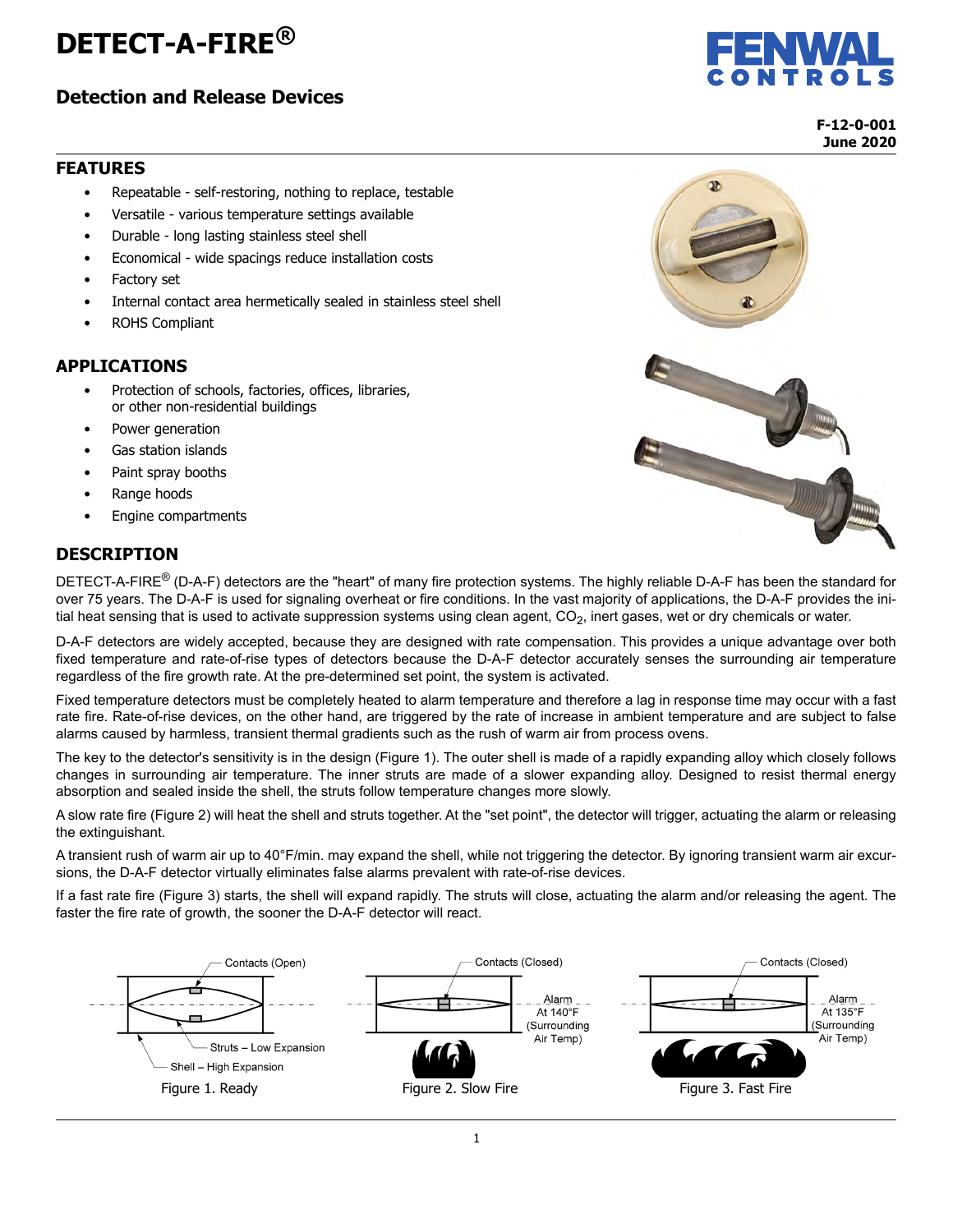## **VERTICAL DETECT-A-FIRE DETECTOR SPECIFICATIONS**

Vertical D-A-F detectors are designed for use in both "ordinary" or "hazardous" locations. For "ordinary" use, they may be mounted to any approved junction box with 7/8" diameter opening by using 1/2-14 NPT mounting nuts. The device may be wired in or out of conduit, depending on local preferences and codes. To facilitate supervision of system wiring, four lead wires are provided on normally open vertical detectors (that close on temperature rise). When mounted in a appropriately classified mounting box (i.e. [Figure 7](#page-5-0)), detectors are Underwriters Laboratory and Underwriters Laboratory of Canada listed, and FM Approved for hazardous locations.

#### **VERTICAL MODELS**

#### **Table 1: Model Numbers 27121, 28021, 27120\*, 28020\***

| °F<br>٥F<br>۰c |                  | °C             |           | Spacing (in feet) | <b>RTI</b> | Color     |        |              |  |
|----------------|------------------|----------------|-----------|-------------------|------------|-----------|--------|--------------|--|
| <b>Setting</b> | <b>Tolerance</b> | <b>Setting</b> | Tolerance | UL                | <b>ULC</b> | <b>FM</b> |        | Coding       |  |
| 140            | $+7/-8$          | 60             | $+4/-5$   | 50                | 50         | 20        | V-Fast | <b>Black</b> |  |
| 160            | $+7/-8$          | 71             | $+4/-5$   | 25                | 25         | 20        | V-Fast | <b>Black</b> |  |
| 190            | $+7/-8$          | 88             | $+4/-5$   | 50                | 50         | 25        | V-Fast | White        |  |
| 210            | $+7/-8$          | 99             | $+4/-5$   | 25                | 50         | 25        | V-Fast | White        |  |
| 225            | $+7/-8$          | 107            | $+4/-5$   | 25                | 50         | 25        | V-Fast | White        |  |
| 275            | ±10              | 135            | ±6        | 25                | 50         | 25        | V-Fast | Blue         |  |
| 325            | ±10              | 163            | ±6        | 50                | 50         | 25        | V-Fast | Red          |  |
| 360            | ±10              | 182            | ±8        | 25                | 50         | 30        | V-Fast | Red          |  |
| 450            | ±15              | 232            | ±10       | 25                | 50         | 30        | V-Fast | Green        |  |
| $500**$        | ±15              | 260            | ±10       | 50                | 50         | 30        | V-Fast | Orange       |  |
| $600**$        | ±20              | 316            | ±12       | N/A               | 50         | 30        | V-Fast | Orange       |  |
| 725**          | ±20              | 385            | ±12       | N/A               | 50         | 30        | V-Fast | Orange       |  |



**Notes:**

• For clean agents or CO2 suppression systems, ceiling spacing is 20ft. apart unless otherwise specified.

• For NFPA Guidelines on ceiling height compensation, see [Table 7.](#page-3-0)

• \*27120 and 28020 are normally closed devices and do not meet the requirements of NFPA-72 for use as initiating devices (they are 2-wire devices).

• \*27120 and 28020 are not listed by FM with RTI.

\*\* Not available for Normally Closed detectors

## **Table 2: Vertical D-A-F Specification**

| <b>Model Number</b>   | <b>Head Material</b> | <b>Contact Operation</b>          | <b>Electrical Rating</b><br>(Resistive Only)           |  |  |
|-----------------------|----------------------|-----------------------------------|--------------------------------------------------------|--|--|
| 27120-0               | <b>Brass</b>         | Normally Closed                   | 5.0 Amps 125 VAC                                       |  |  |
| 27120-22              | Stainless Steel      | (Open on Rise)                    | 0.5 Amps 125 VDC                                       |  |  |
| 27121-0               | <b>Brass</b>         |                                   | 5.0 Amps 125 VAC<br>0.5 Amps 125 VDC                   |  |  |
| 27121-20              | Stainless Steel      | Normally Open<br>(Close on Rise)  | 2.0 Amps 24 VDC<br>1.0 Amps 48 VDC                     |  |  |
| 28020-3               | Stainless Steel      | Normally Closed<br>(Open on Rise) | 5.0 Amps 125 VAC<br>0.5 Amps 125 VDC                   |  |  |
| 28021-5               |                      |                                   | 5.0 Amps 125 VAC                                       |  |  |
| $12 - 200001 - 00X^*$ | Stainless Steel      | Normally Open<br>(Close on Rise)  | 0.5 Amps 125 VDC<br>2.0 Amps 24 VDC<br>1.0 Amps 48 VDC |  |  |

Approximate weight: 5 oz. All shell material is Stainless Steel. All Stainless Steel is Type 300. \* Specialty product with limited availability.





Figure 5. Coupling Head

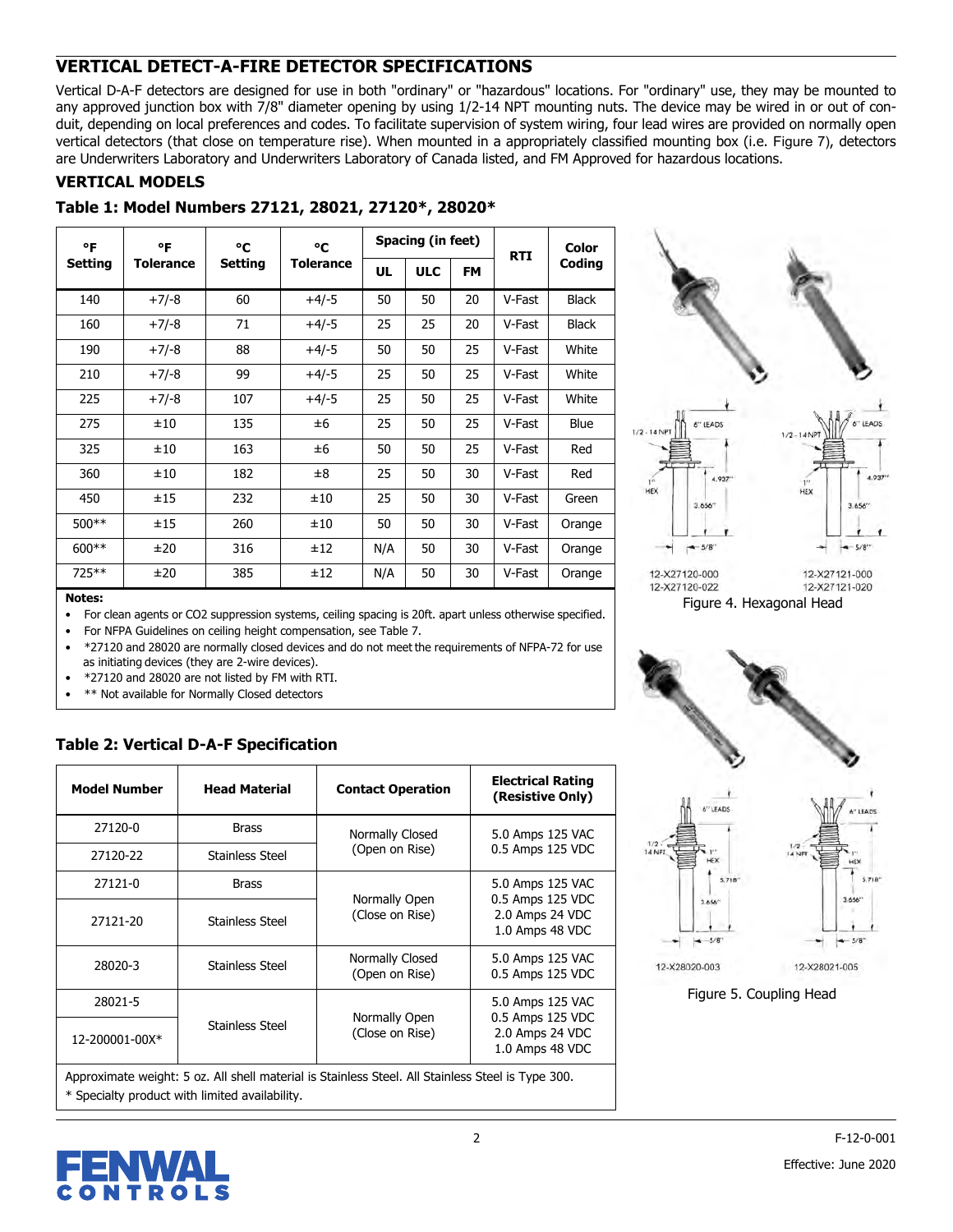## **HORIZONTAL DETECT-A-FIRE DETECTOR SPECIFICATIONS**

Horizontal D-A-F detectors are designed for locations where appearance is a factor. The low-profile, functional design lends physical protection of the detector while making it suitable for commercial, industrial, mercantile public buildings, institutions, and marine applications in non-hazardous locations (those classified as "ordinary" under the National Electric Code). Flush mounted detectors are designed to fit standard 4-inch octagonal electric boxes and surface mounting detectors are designed to mount directly on ceilings or on 4-inch electrical junction boxes. Canadian Electrical Codes requires mounting only to an electrical junction box.

## **Horizontal Models**

| Table 3: Model Numbers: 27021-0, 27021-1, 27020-0*, 27020-1* |  |
|--------------------------------------------------------------|--|
|--------------------------------------------------------------|--|

| ۰F<br><b>Setting</b>                                                                                                                                                                                            | °F<br><b>Tolerance</b> |    | <b>Spacing</b><br>(in feet) |    | <b>RTI</b>   | Color<br>Coding |  |  |
|-----------------------------------------------------------------------------------------------------------------------------------------------------------------------------------------------------------------|------------------------|----|-----------------------------|----|--------------|-----------------|--|--|
|                                                                                                                                                                                                                 |                        | UL | <b>ULC</b>                  | FM |              |                 |  |  |
| 140                                                                                                                                                                                                             | $+7/-8$                | 50 | 50                          | 20 | <b>Quick</b> | <b>Black</b>    |  |  |
| 160                                                                                                                                                                                                             | $+7/-8$                | 25 | 25                          | 20 | <b>Quick</b> | <b>Black</b>    |  |  |
| 190                                                                                                                                                                                                             | $+7/-8$                | 50 | 50                          | 25 | Fast         | White           |  |  |
| 210                                                                                                                                                                                                             | $+7/-8$                | 25 | 50                          | 25 | Fast         | White           |  |  |
| 225                                                                                                                                                                                                             | $+7/-8$                | 25 | 50                          | 25 | Fast         | White           |  |  |
| 275                                                                                                                                                                                                             | ±10                    | 25 | 50                          | 25 | Fast         | Blue            |  |  |
| 325                                                                                                                                                                                                             | ±10                    | 50 | 50                          | 25 | Fast         | Red             |  |  |
| *27020-0 and 27020-1 are normally closed devices and do not meet the<br>requirements of NFPA-72 for use as initiating devices (they are 2-wire devices).<br>*27020-0 and 27020-1 are not listed by FM with RTI. |                        |    |                             |    |              |                 |  |  |

## **Table 4: Horizontal D-A-F Specifications**

| <b>Model Number</b>        | <b>Mounting Style</b> | <b>Contact Operation</b> | <b>Electrical Rating</b><br>(Resistive Only) |  |  |  |  |  |
|----------------------------|-----------------------|--------------------------|----------------------------------------------|--|--|--|--|--|
| 27020-0                    | Flush Mount           | Normally Closed          | 5.0 Amps 125 VAC                             |  |  |  |  |  |
| 27020-1                    | Surface Mount         | (Open on Rise)           | 0.5 Amps 125 VDC                             |  |  |  |  |  |
| 27021-0                    | <b>Flush Mount</b>    | Normally Open            | 5.0 Amps 125 VAC                             |  |  |  |  |  |
|                            |                       |                          | 0.5 Amps 125 VDC                             |  |  |  |  |  |
| 27021-1                    | Surface Mount         | (Close on Rise)          | 2.0 Amps 24 VDC                              |  |  |  |  |  |
|                            |                       |                          | 1.0 Amps 48 VDC                              |  |  |  |  |  |
| Approximate weight: 10 oz. |                       |                          |                                              |  |  |  |  |  |





12-X27020-000

12-X27021-000

12-X27020-001 12-X27021-001

☮  $4-5/8$ "

> Ŧ  $-31/32$

Figure 6. Horizontal Detectors

**Note:** Horizontal D-A-F detectors are equipped with connector blocks in place of leadwires.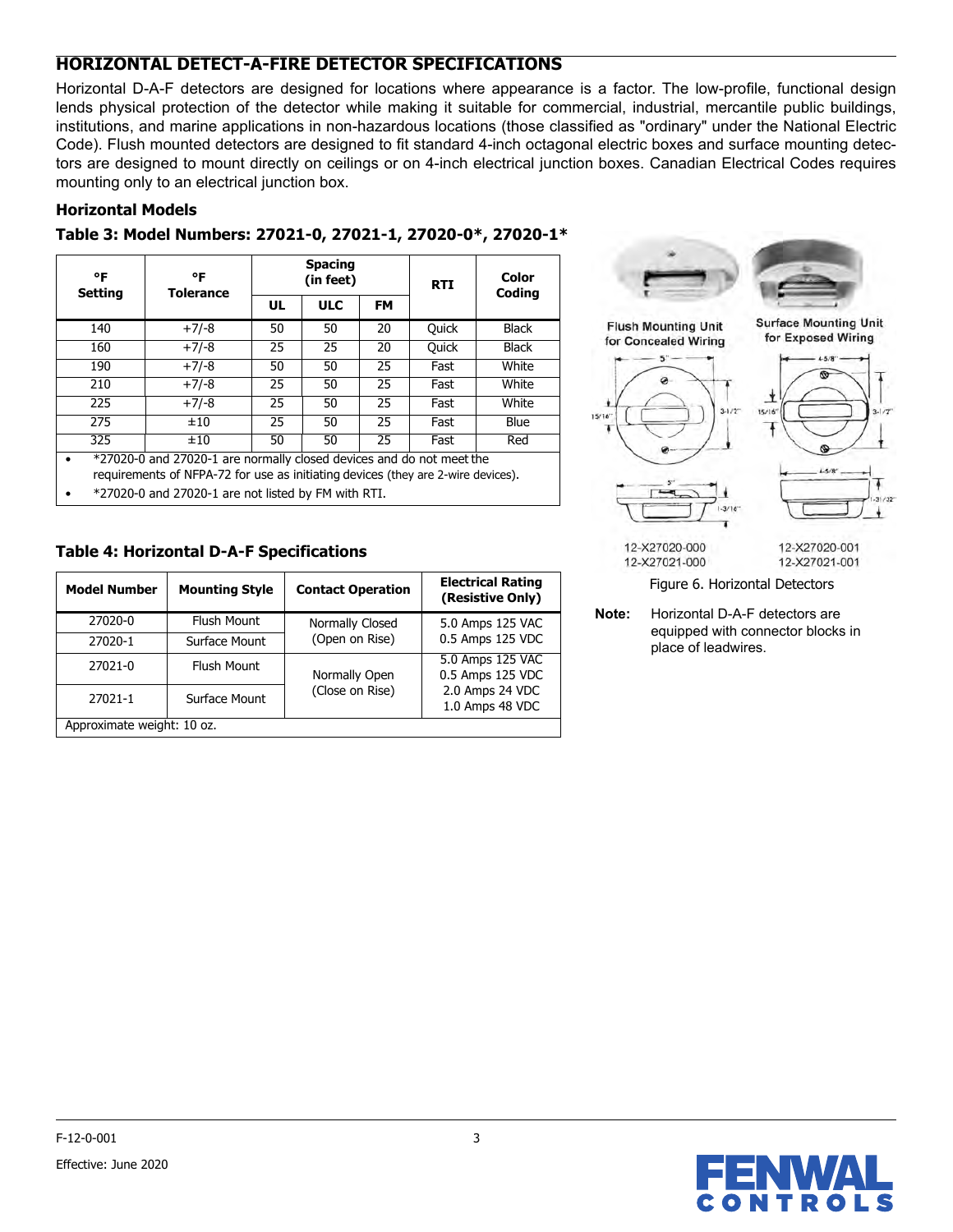## **HORIZONTAL AND VERTICAL DETECT-A-FIRE**

| Table 5: D-A-F Response Time Index (RTI) and Spacing |  |  |
|------------------------------------------------------|--|--|
|------------------------------------------------------|--|--|

| Model<br>No.                                                                                                                                                                                                            | Configuration                              | <b>Contact</b><br><b>Operation</b> | <b>Temperature</b><br>(Set Point)                                                             | <b>Response Time</b><br>Index (ft-s) $1/2$                         | <b>RTI</b><br><b>Classification</b> | <b>RTI Rated</b><br><b>Spacing</b>      | <b>Old Rated</b><br><b>Spacing</b>      |  |  |
|-------------------------------------------------------------------------------------------------------------------------------------------------------------------------------------------------------------------------|--------------------------------------------|------------------------------------|-----------------------------------------------------------------------------------------------|--------------------------------------------------------------------|-------------------------------------|-----------------------------------------|-----------------------------------------|--|--|
| 27021-0                                                                                                                                                                                                                 | Horizontal<br>Flush Mount                  | Normally Open                      | 140°F (60°C), 160°F (71°C)                                                                    | 110                                                                | Quick                               | $(20 X 20)$ ft                          | $(25 \times 25)$ ft                     |  |  |
| 27021-1                                                                                                                                                                                                                 | Horizontal<br>Surface Mount                | (Close on Rise)                    |                                                                                               |                                                                    |                                     | $(6 \times 6)$ m                        | $(8 \times 8)$ m                        |  |  |
| 27021-0                                                                                                                                                                                                                 | Horizontal<br>Flush Mount                  | Normally Open                      | 190°F (88°C), 210°F (99°C),<br>225°F (107°C), 275°F (135°C),                                  | 140                                                                | Fast                                | $(25 \times 25)$ ft                     | $(25 \times 25)$ ft<br>$(8 \times 8)$ m |  |  |
| 27021-1                                                                                                                                                                                                                 | Horizontal<br>Surface Mount                | (Close on Rise)                    | 325°F (163°C)                                                                                 |                                                                    |                                     | $(8 \times 8)$ m                        |                                         |  |  |
| 27121-0                                                                                                                                                                                                                 | Vertical<br><b>Brass Head</b>              |                                    | 140°F (60°C), 160°F (71°C),                                                                   | 99 (140°F, 160°F)                                                  |                                     | $(30 \times 30)$ ft<br>$(9 \times 9)$ m |                                         |  |  |
| 27121-20                                                                                                                                                                                                                | Vertical<br>Stainless Head                 | Normally Open<br>(Close on Rise)   | 190°F (88°C), 210°F (99°C),<br>225°F (107°C), 275°F (135°C),<br>325°F (163°C), 360°F (182°C), | 148 (190°F, 210°F,<br>225°F, 275°F, 325°F,<br>360°F, 450°F, 500°F, | V-Fast                              |                                         | $(25 \times 25)$ ft<br>$(8 \times 8)$ m |  |  |
| 28021-5                                                                                                                                                                                                                 | <b>Vertical Stainless</b><br>Coupling Head |                                    | 450°F (232°C), 500°F (260°C),<br>600°F (316°C), 725°F (385°C)                                 | 600°F, 725°F)                                                      |                                     |                                         |                                         |  |  |
| Note: Spaces shown are distances between detectors on smooth ceilings, the distances from partitions or walls would be half that shown.<br>Authority Having Jurisdiction (AHJ) should be consulted before installation. |                                            |                                    |                                                                                               |                                                                    |                                     |                                         |                                         |  |  |

## **DETECT-A-FIRE MOUNTING**

D-A-F detectors are not position sensitive. Horizontal and vertical detectors refer to the most common mounting configuration for that detector. However each type can be mounted either horizontally or vertically depending on the application and installation requirements.

#### **Table 6: Mounting and Hazardous Location Class**

| <b>Model Number</b><br>(Vertical Only)    | <b>Hazardous</b><br>Location                                        | <b>Fitting required</b><br>for UL & ULC<br>Listing and FM<br><b>Approval</b>              |  |  |  |
|-------------------------------------------|---------------------------------------------------------------------|-------------------------------------------------------------------------------------------|--|--|--|
| 27120-2<br>27121-20<br>28020-3<br>28021-5 | Class I, Groups<br>A, B, C and D;<br>Class II, Groups<br>E, F and G | Mount detector to a<br>suitable listed fitting<br>in accordance with<br>National Electric |  |  |  |
| 27120-0<br>27121-0                        | Class I, Groups<br>B, C and D;<br>Class II Groups<br>E, F and G     | Code and/or local<br>authority having<br>jurisdiction.                                    |  |  |  |

### <span id="page-3-0"></span>**Table 7: Derating Factor for Ceiling Height**

| <b>Heat Detector Spacing Reduction Based on Ceiling Height</b>                                                                                       |                             |                     |                 |        |  |  |  |  |
|------------------------------------------------------------------------------------------------------------------------------------------------------|-----------------------------|---------------------|-----------------|--------|--|--|--|--|
|                                                                                                                                                      | <b>Ceiling Height Above</b> | Up to and Including | <b>Derating</b> |        |  |  |  |  |
| m                                                                                                                                                    | ft                          | m                   | ft              | Factor |  |  |  |  |
| 0                                                                                                                                                    | 0                           | 3.05                | 10              | 1.00   |  |  |  |  |
| 3.05                                                                                                                                                 | 10                          | 3.66                | 12              | 0.91   |  |  |  |  |
| 3.66                                                                                                                                                 | 12                          | 4.27                | 14              | 0.84   |  |  |  |  |
| 4.27                                                                                                                                                 | 14                          | 4.88                | 16              | 0.77   |  |  |  |  |
| 4.88                                                                                                                                                 | 16                          | 5.49                | 18              | 0.71   |  |  |  |  |
| 5.49                                                                                                                                                 | 18                          | 6.10                | 20              | 0.64   |  |  |  |  |
| 6.10                                                                                                                                                 | 20                          | 6.71                | 22              | 0.58   |  |  |  |  |
| 6.71                                                                                                                                                 | 22                          | 7.32                | 24              | 0.52   |  |  |  |  |
| 7.32                                                                                                                                                 | 24                          | 7.93                | 26              | 0.46   |  |  |  |  |
| 7.93                                                                                                                                                 | 26                          | 8.54                | 28              | 0.40   |  |  |  |  |
| 8.54                                                                                                                                                 | 28                          | 9.14                | 30              | 0.34   |  |  |  |  |
| This table outlines the derating factor required depending on ceiling height<br>because on NEDA 70 and deliver from D.A.E. detection in the light on |                             |                     |                 |        |  |  |  |  |

based on NFPA 72 guidelines for D-A-F detector installation.

## **CONSTRUCTION**

- Stainless steel shell sensing element. Cold rolled steel mounting facility. Off-White finish.
- #18 AWG Teflon™ insulated wire is used on detectors exposed to temperatures up to 375°F.
- #16 AWG TGGT insulated wire is used on detectors exposed to temperatures above 375°F.

## **MODIFICATIONS**

- Add ULC Label to any temperature setting.
- Add fluorocarbon coating for better corrosion resistance on select models and temperatures. (Models 27120-22, 27121-20, 28020- 3, 28021-5. Maximum temperature is 500°F.)
- Add extended leadwires on select models and temperatures.

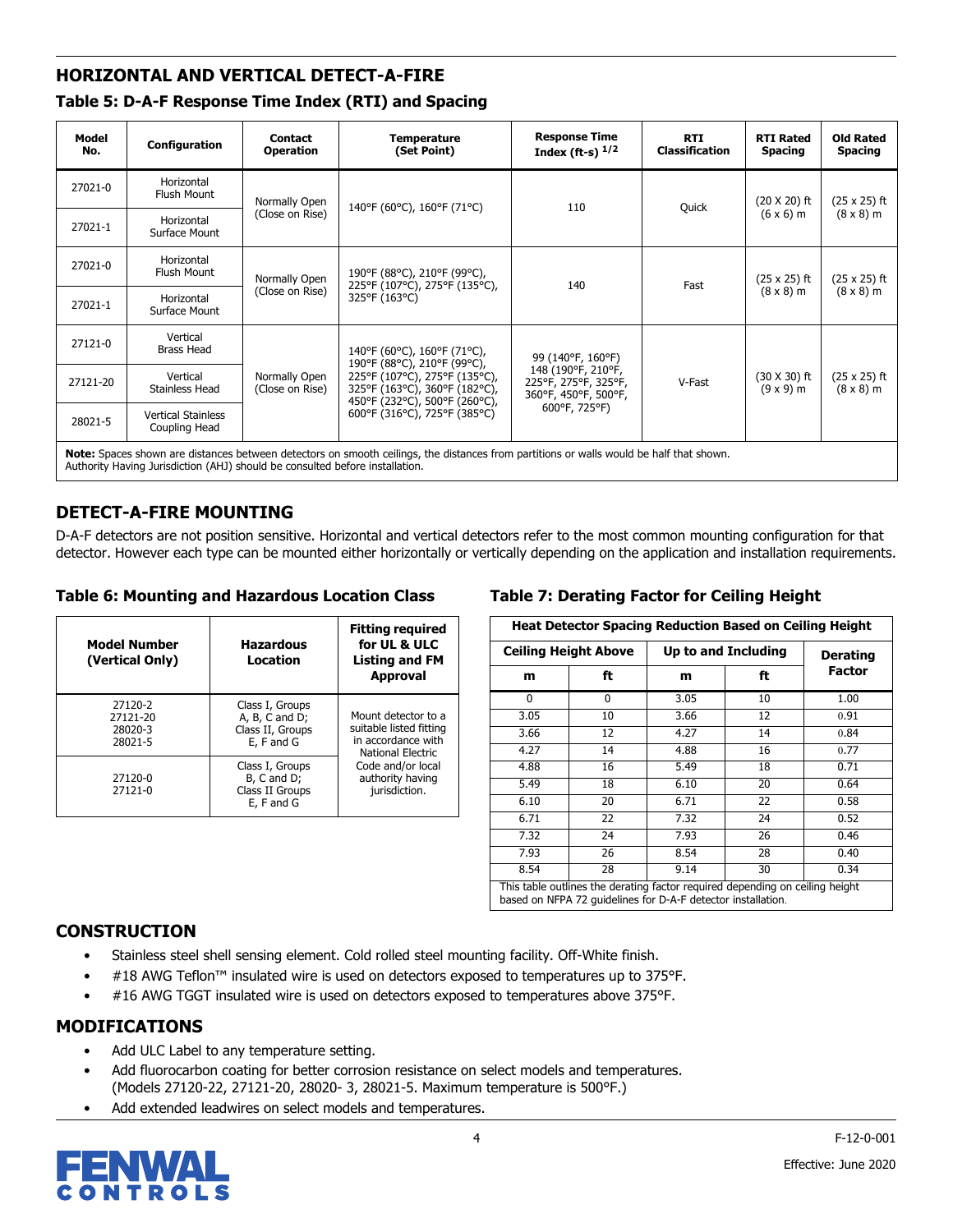## **TEMPERATURE SETTING SELECTION**

To avoid nuisance activations, Fenwal Controls strongly suggests selecting a D-A-F detector with a temperature setting a minimum of 100°F above the maximum ambient expected temperature.

## **DEVICE SELECTION**

The table below shows three categories of fire detection devices and their relative response levels for reaction to three different rate-ofrise conditions. Consult the AHJ for specific applications.

**Table 8: Device Selection for Rate-of-Rise Conditions**

| <b>Device Type</b>                 | Under 10°/Min | Between 10-40°/Min | Over 40°/Min                               |
|------------------------------------|---------------|--------------------|--------------------------------------------|
| D-A-F Rate Compensated<br>Detector | First         | First              | Second<br>but at selected protection level |
| Fixed Temp. Detector               | Second        | Second             | Third                                      |
| Rate-of-Rise Detector              | Third         | Third              | First<br>but may be a false alarm          |

## **AGENCY LISTINGS**

D-A-F detectors are UL and ULC listed and FM Approved as fire detection thermostats (close on temperature rise) and as releasing devices (open on temperature rise).

| <b>Agency</b> | <b>File Number</b> | Location                |
|---------------|--------------------|-------------------------|
| UL            | S492               | Ordinary                |
| UL            | E19310             | Hazardous               |
| <b>ULC</b>    | CS341-E            | Ordinary and Hazardous  |
| <b>FM</b>     | J.I. OV2HO.AE      | Hazardous               |
| <b>FM</b>     | 17302              | Ordinary                |
| UL            | S2410              | Ordinary (600 & 725°F)  |
| UL            | E89599             | Hazardous (600 & 725°F) |
| <b>CE</b>     | IEC 60947-5-1      |                         |

#### **Table 9: Agency Approvals**

## **NOTES:**

- D-A-F detectors are temperature preset at the factory.
- For corrosive environments, care should be taken to protect the D-A-F detector to obtain optimal performance and maximum life. Consult factory for fluorocarbon coating option.
- For field wiring requirements to connect to D-A-F, please refer to the installation instructions.
- Per UL521 requirements low temperature exposure test is 22°F (-30°C)
- D-A-F detectors are designed for long life expectancy, however due to various field conditions it is required that the detectors be tested annually per NFPA guidelines or local fire codes.
- Replace D-A-F detector after any fire or heat related event, any mechanical damage, or after 10 years of continuous service.
- D-A-F detectors are CE Listed. The product family has been evaluated in accordance with IEC 60947-1 and IEC 60947-5- 1, and is documented under Intertek Report No. 102294754 BOX-001 as an overheat detector. Detectors have a rated insulation and impulse voltages of 1500 VAC.